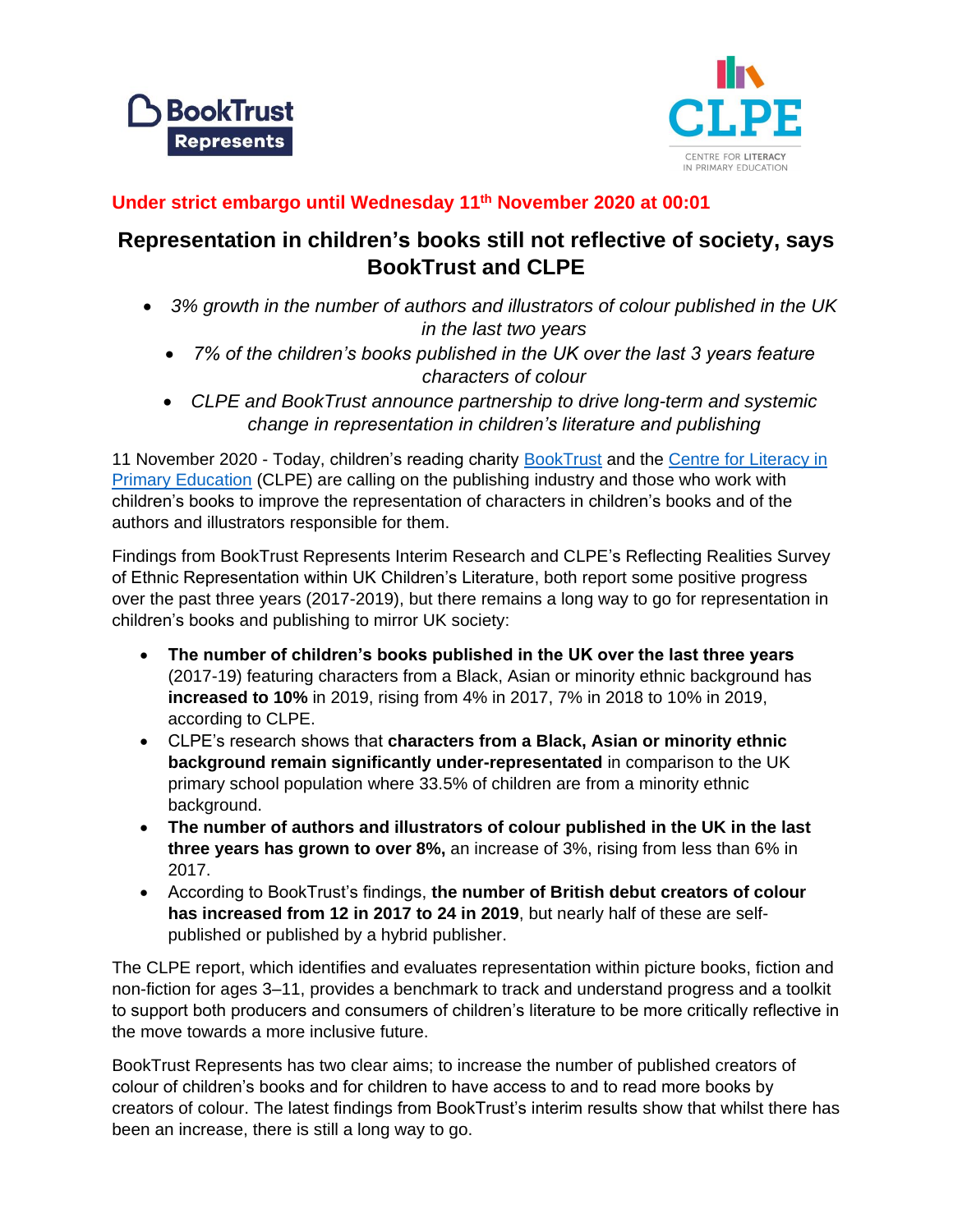



Both reports have made a significant contribution to the wider conversation about representation in children's books and publishing, by ensuring consistent evaluation and supporting publishers to maintain momentum. However, the figures from each update illustrate the significant extent of under-representation across the board in children's publishing and literature and the challenge that remains for the wider industry.

**Jill Coleman, Director of children's books at BookTrust said:** "Books play an important role in shaping children's lives : these stories and characters will affect how they see themselves and the world around them, their motivation to read, and their aspirations to become authors and illustrators of the future. We are pleased to see that there has been slow and steady progress in the representation of authors and illustrators of colour since 2017: but we are ambitious to achieve more. We have now revised our targets and want to challenge ourselves and the publishing industry to increase the number of creators of colour in the UK to 13% by 2022."

**CEO of CLPE Louise Johns-Shepherd, welcomed the findings but cautioned against complacency said:** "We began this work in 2017 and we know that since the publication of the first statistics work has been done across the charity, arts and publishing sectors to put in place a range of measures designed to institute real change. This change will take time because we also know that the structures and systems in place are entrenched and societal. Whilst the third year of data shows a continued increase from the first and second year of this work, we believe that there is still much to be done."

**Sarah Crown, Director of Literature, Arts Council England said:** "The CLPE and BookTrust's respective research into the diversity of characters in children's books, and the representation of writers and illustrators of colour across the children's literature sector, has been crucial in helping to address historic imbalances and lack of opportunities. While it's encouraging to see consistent improvement over the past three years, there is significantly more work to be done, to ensure all children can see themselves in the books they read and that the children's publishing industry reflects the diversity of twenty-first century Britain. I'm pleased that we're able to continue to support both these organisations, working with them to identify actions and foster collaborations to increase the rate of change."

The partnership between CLPE and BookTrust aims to drive forward the meaningful and longterm systemic change needed to bring about a shift in behaviours and practices across the industry. In 2021, they will announce a major new collaboration to reach more children in schools. As part of this, both organisations are calling on publishers and other partners to work with them to help redress the balance and make long overdue radical changes to ensure that children across the UK can see themselves and their world reflected in the books and authors they read and for the children's book industry to finally reflect the society we live in.

To view **CLPE's Reflecting Realities Survey of Ethnic Representation within UK Children's**  Literature [click here.](https://clpe.org.uk/publications-and-bookpacks/reflecting-realities) Available on Wednesday 11<sup>th</sup> November.

To view **BookTrust Represents report** *Representation of people of colour among children's book creators in the UK [click here.](https://www.booktrust.org.uk/represents)* Available on Wednesday 11<sup>th</sup> November